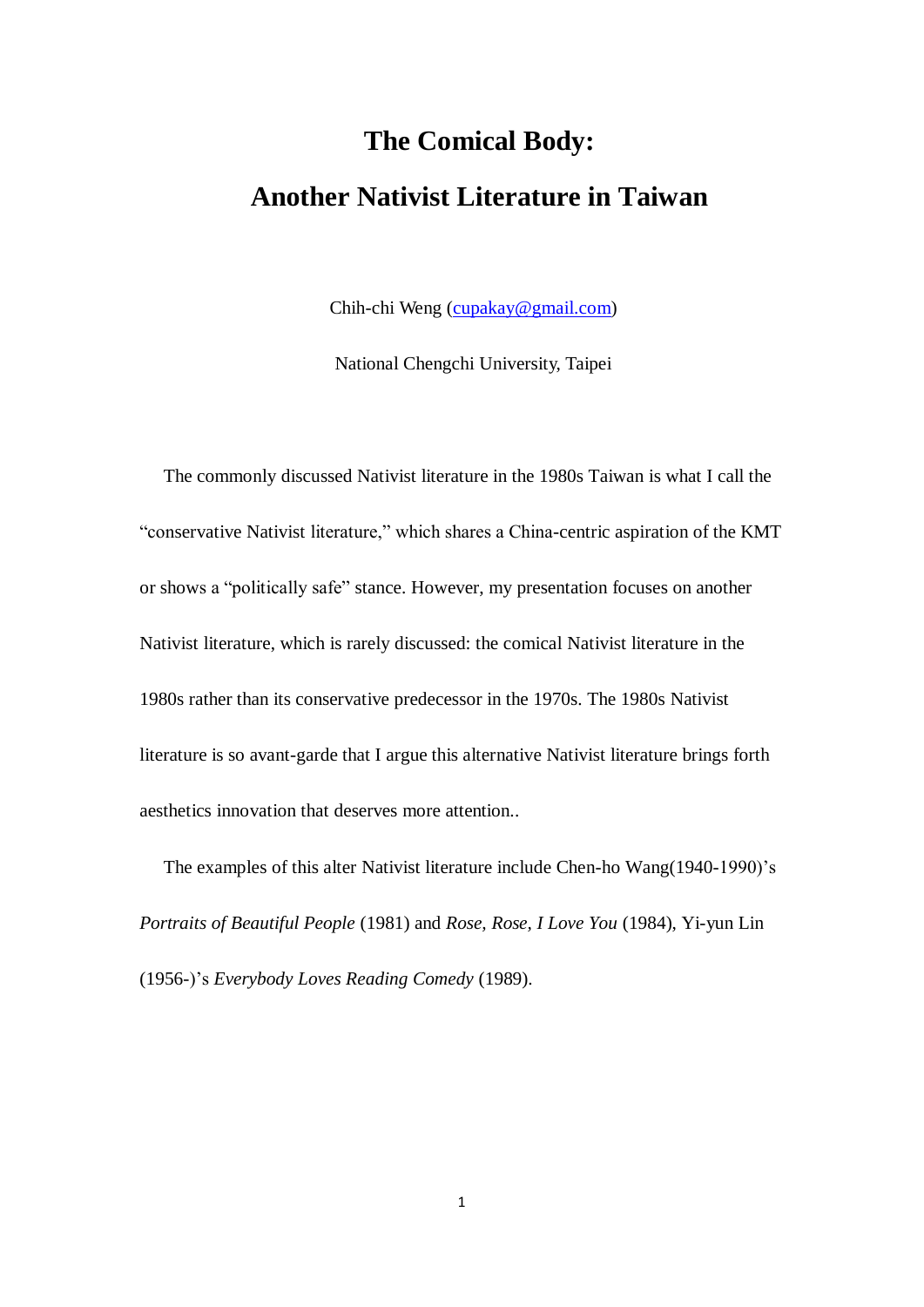

*Portraits of Beautiful People Rose, Rose, I Love You*

(Chinese Edition)



(English Edition)



 *Rose, Rose, I Love You Everybody Loves Reading Comedy*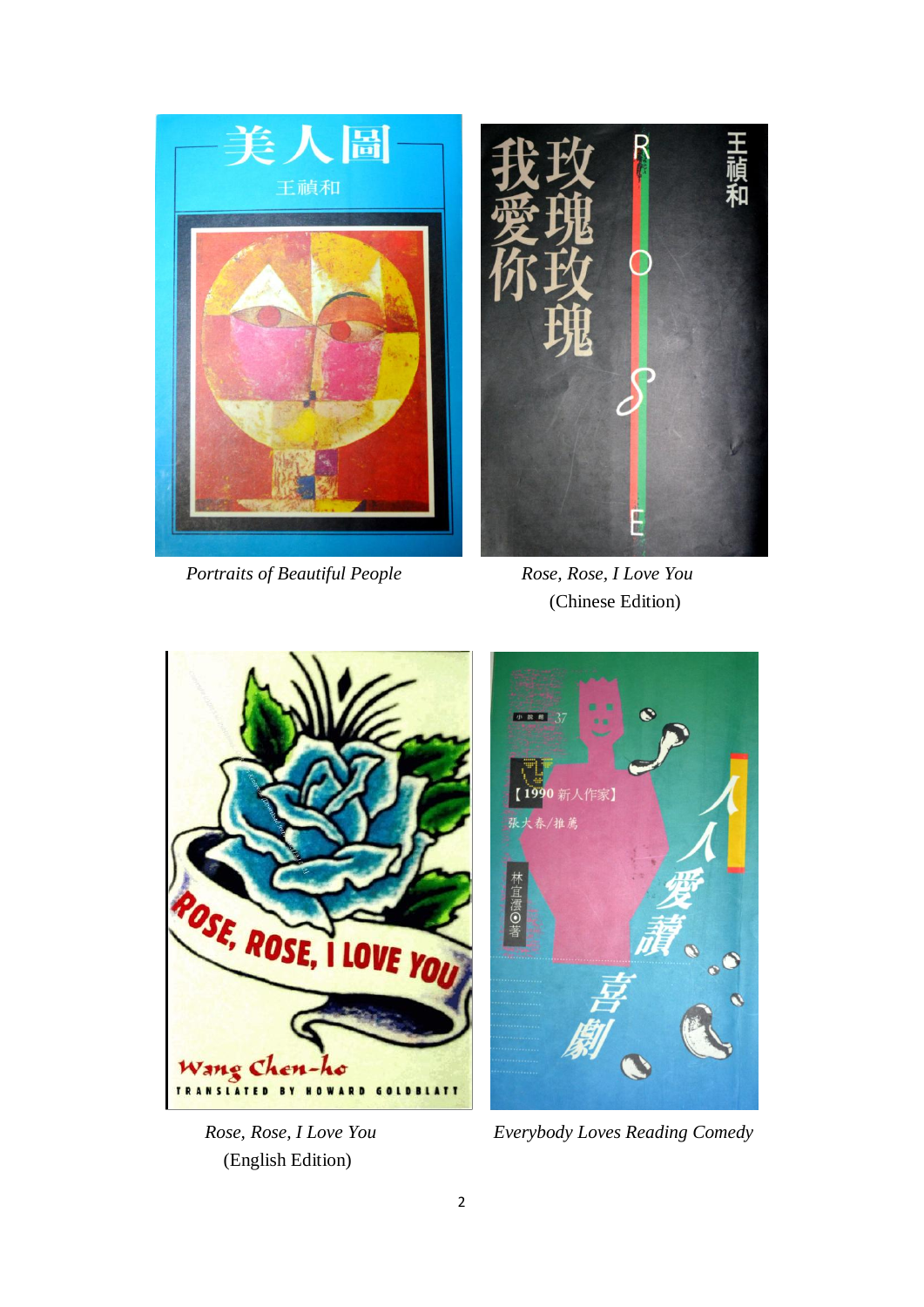Wang is known for his portrayals of the sexualized persons and sexualized bodily functions or characteristics. For example, sexual plump women, prostitutes , homosexual persons, and obesity, scatological jokes about clowns (such as the stupid men who fart), and body odors. The other writer, Lin, is committed to representation of the strip shows and the obese men..

They interrogate the process of capitalist modernization by referring to and relying on the writing techniques from American literature although these writers are politically critical of American hegemony. The adopted style is naughty, absurdist, sarcastic; for example, Wang is famous for distorting or "de-standardzing" the Chinese language by mixing and matching it with English, Japanese and dialect words in order to make the Chinese language sound nonstandard, eroticized, and obscene. Very often his distorted language is used to portray the sexual activities of the body. Representations of the sensuous body are especially important in this literature. The purpose of my presentation is to offer observations by focusing on "the body" in the 1980s literature.

First, I look at the body in Chen-ho Wang's fiction.

The story of *Portraits of Beautiful People* takes place in a tourist agency, where most of employees madly embrace everything American. They show off by preferring to use English as their lingua franca, and to exhibit their attractive bodies styled after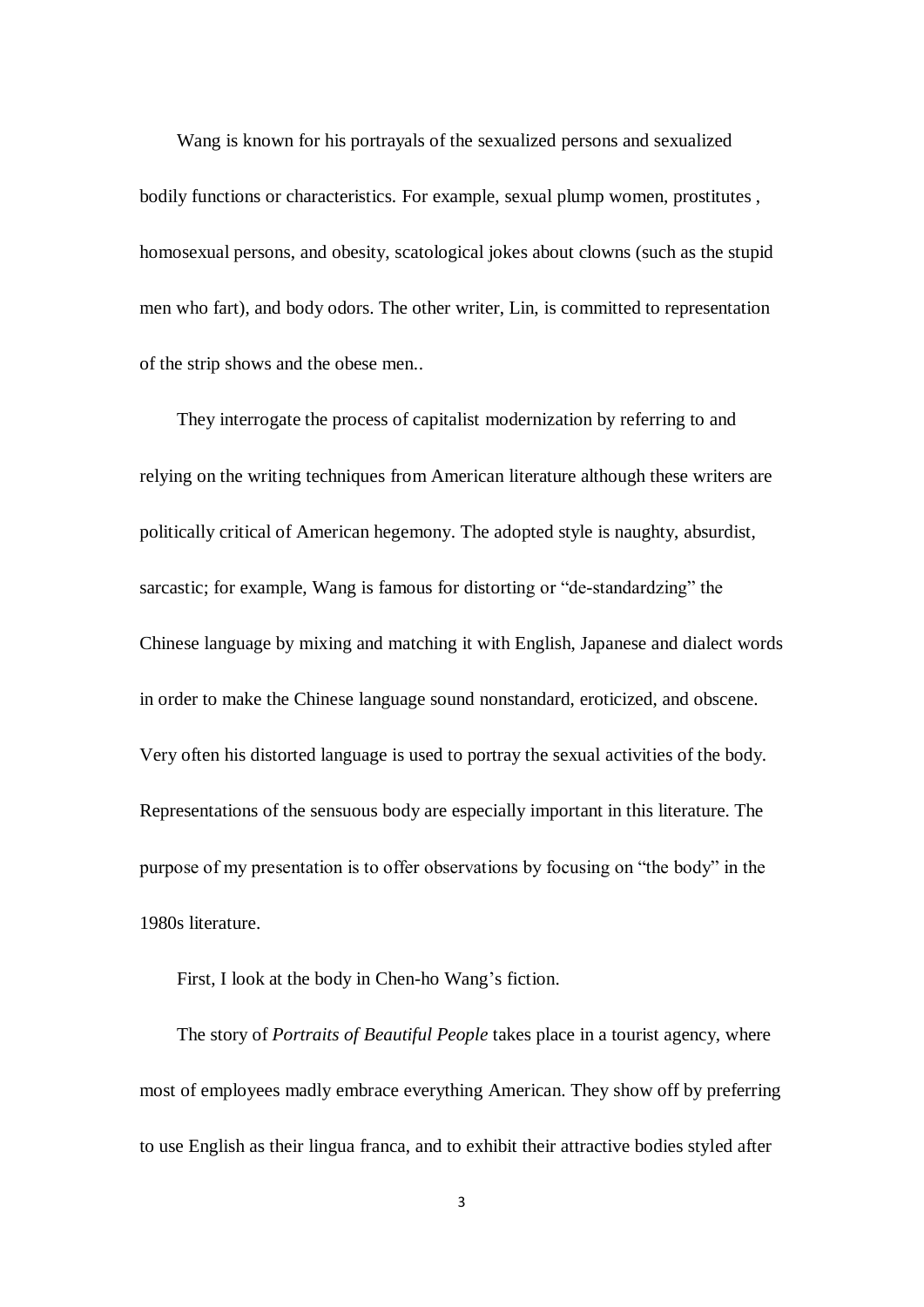the American mainstream esthetics. Interestingly, the writer challenges both their language and beautiful bodies.

The female characters in *Portraits of Beautiful People* are all made sexualized. For example:

Grace Hu convulsed with laughter, her breast without a bra shook badly in her low-cut dress. Daniel Chang and T.P. Ku (pronounced as "to kick ass" in Chinese) were talking about jargon used in Mahjong, such as "touching oneself," which sounds like "sexually caressing oneself." As they saw Grace Wu laugh so wildly, they stopped talking immediately and stared at her breast, wishing they could see through her clothes. Grace Hu laughed again and her two tits rocked and shook, now they were like a pair of baseballs flying out of the baseball game field.<sup>1</sup>

貞潔狐更是笑得前仰後合,沒戴罩子底乳房在她低胸的薄衫裡搖來撞去得 十分厲害,眼看就要三振出局了。丹尼爾·張和踢屁股本在一旁大談麻將 經,什麼自摸,什麼胡,什麼番……地正聊得唾沫橫飛,見到那一隻貞節 狐笑得形骸都快脫散了,立止談「經」,目光都停在貞潔狐底胸前,恨不 得能夠透視到底去。……又浪笑了一大陣,乳房又顫又跳,要成一雙界外

-

<sup>&</sup>lt;sup>1</sup> Portraits of Beautiful People, Taipei: Hongfan Company, 1982. P.7.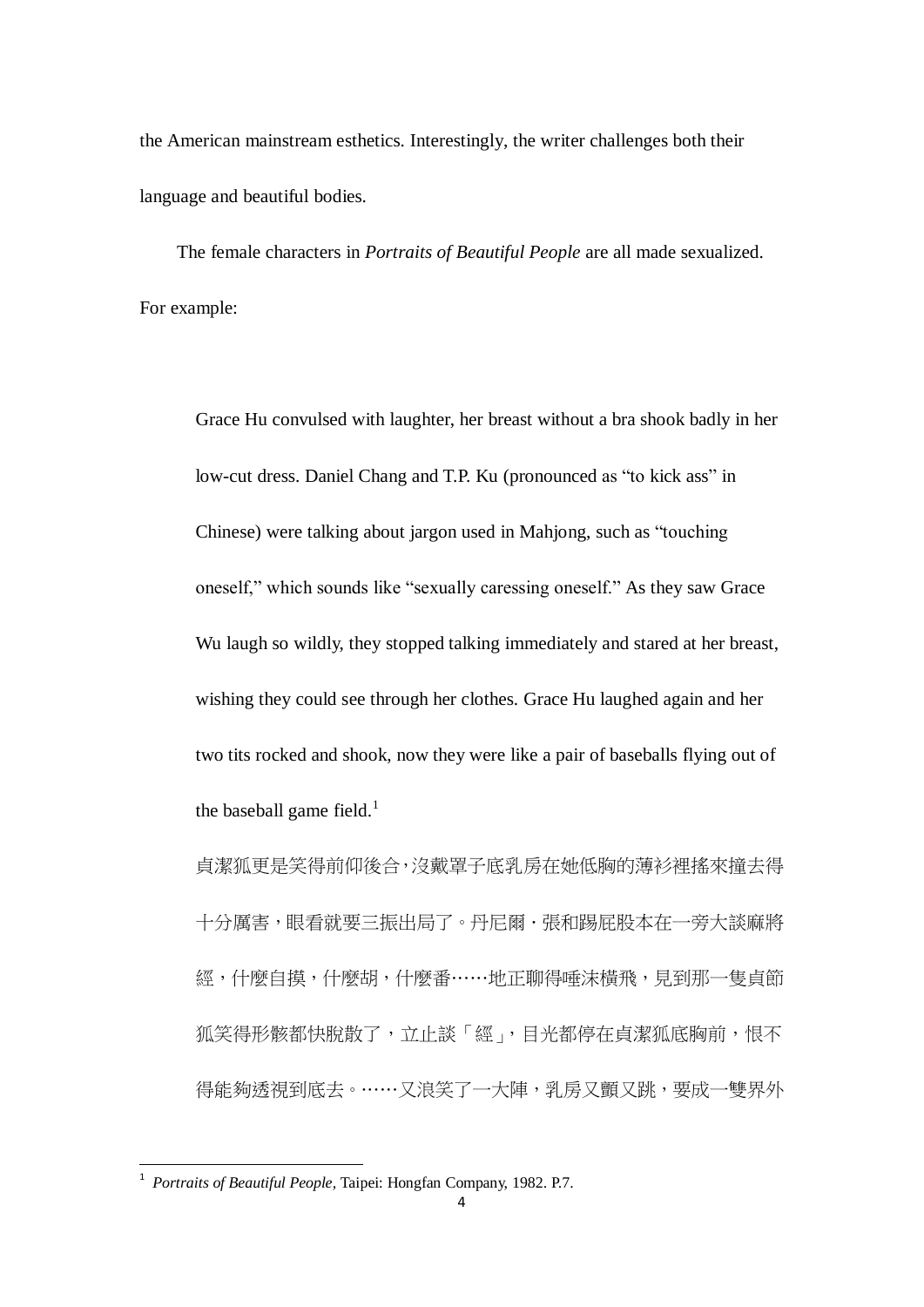球了。(頁 7)

……丹尼爾底話還沒完,貞節狐就已格格格地笑得兩隻無拘無束的大奶就 要全壘打出來啦!踢屁股與丹尼爾的兩雙眼又不聽使喚了,只曉得往她底 胸行起最熱切的注目禮。(頁 12)

T.P Gu and Daniel could not remove their eyes from Grace's unruly breast.<sup>2</sup> In the quotation above, Grace Hu is a young lady with good shape. Her male colleagues Daniel and T.P. are fascinated with her body. Wang compares the viwers of Grace's breast to the spectators of a baseball game. Both baseball games and breasts are preferred objects of male gazes in Taiwan that they become one. Every time Grace laughs, it means to the male onlookers one offense in a baseball game. It may goes to a "strike- out," a "four ball," or a "homer." The baseball game is metaphorical of the bra-free breast, which is "dangerous" and "powerful." As Grace is the woman beyond control, similar to a baseball beyond the field, she easily controls the gazes of men.

Wang also highlights ugliness often. In *Portraits of Beautiful People* numerous ugly characters presume themselves to be beautiful, but they turn out to be criticized throughout this novel. For example, the protagonist of the novel, the upright Mr. Lin,

 $\frac{1}{2}$  Ibid, P.12.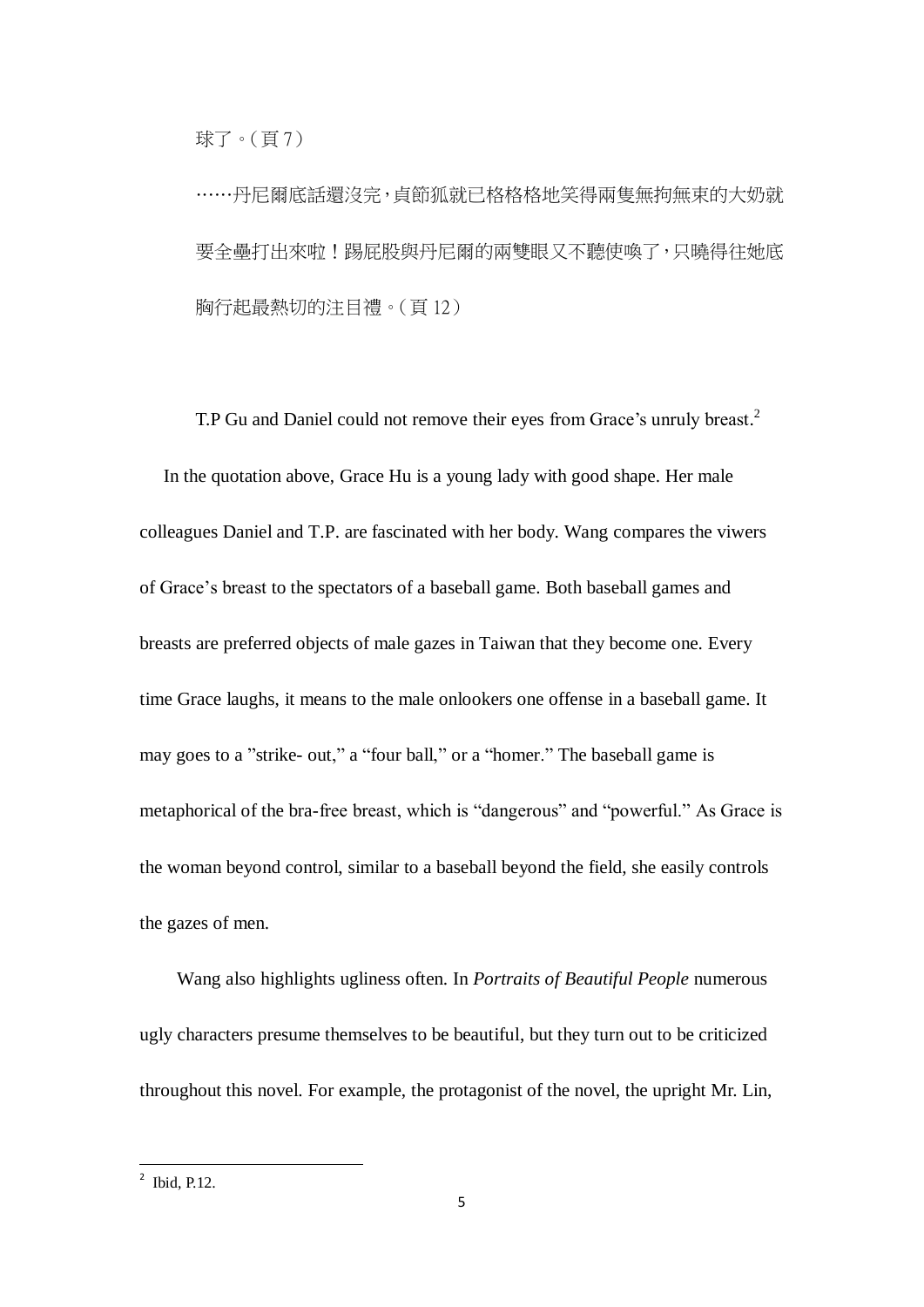is to pass passages Mrs. Wang while she is on the phone with her son:

Every pimple on Mrs.Wang's face are shining to transmit a maternal glory. "Jimmy, you really are impossible. All you thinking about is cartoon and cartoon."

She picks up the cup, takes a dip of coffee bought in Ambassador Hotel, and her pimples shine again.

" All right, all right, mommy promises you, but you have to study English hard. Ok? Ok, mmm. Bye-bye."

As soon as Mrs. Wang hangs up the phone, as if touched by a witch's magic stick, her face becomes an overnight sesame seed cake, cold and repelling.

"Where are you going, Stupid? I didn't see you all morning, but there are many files to be done, do you know that?"

Lin immediately tells her the work assigned by V.D Wang.

"All right, so you're the only one who's busy in the office, others just do

nothing and still take the salary?"

She puts down the coffee cup heavily. Pimples on her face become darker in a rapid fashion how the the prices of gasoline rise to a horrifying degree.,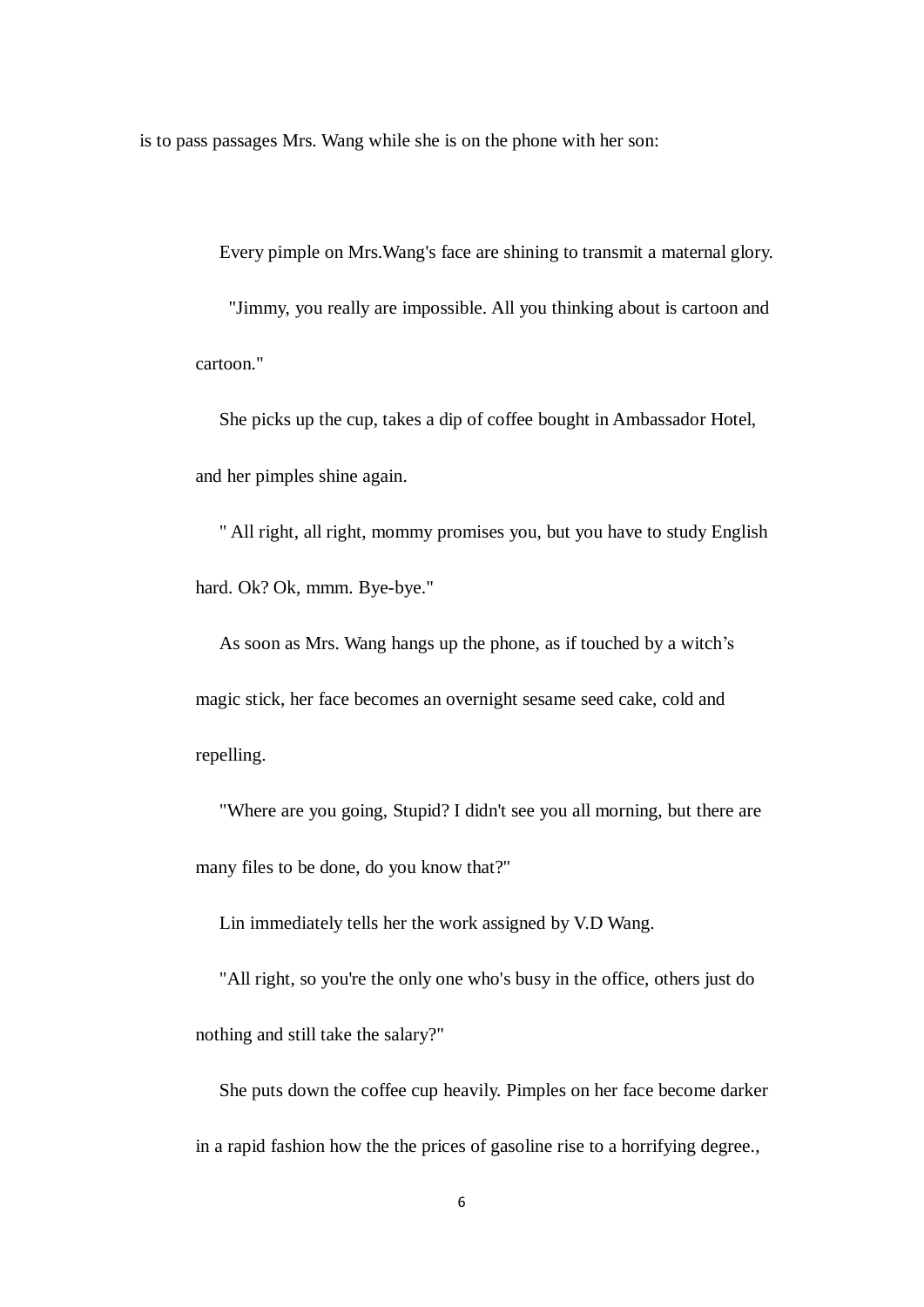As Mrs. Wang finds Lin do nothing and stay in the same place, pimples on Mrs. Wang's big-flat face becomes darker and darker. Her overnight sesame seed cake now becomes a black sesame seed cake.<sup>3</sup>

汪太太臉上的每顆痘宿都發著亮,母性的光輝。「吉米, you are really impossible,你滿腦筋就是卡通,卡通」端起杯子,品嚐了國賓飯店的香咖 啡,臉上的痘子更是光輝無比了。「All right, all ri ght, 媽咪答應你,不過 你可得好好學英語噢!ok?ok?嗯嗯,byebye。」一放下電話,汪太太的大 扁臉像給巫婆的魔杖點過,登時變成了隔夜的燒餅,又冷又硬。「你這二 楞子到哪裡偷懶去啦?一早上都見不到你,一大堆文件堆滿了抽屜,你知 不知道?」小林連忙把早上性病王交託他辦底公事一樁樁向她呈報。

「All right,全公司就只你一個人忙,旁人都閒著沒事幹,都在白拿薪水?」 喀啷一聲,將咖啡杯用力一放,臉上的痘痘一顆接著一顆地發起黑來,像 節節上升的石油價格,叫人看的又驚又怕。

見小林還站在原地發呆,汪太太大扁臉上的痘痘更黑污上來,隔夜的燒 餅倒成了黑芝麻餅啦!(41~42)

In the passage above, Wang describes a middle class woman whose pimples are strongly influenced by her mood. Pimples shimmer while she shows her love to her

 $\frac{1}{3}$  Ibid, P.41-2.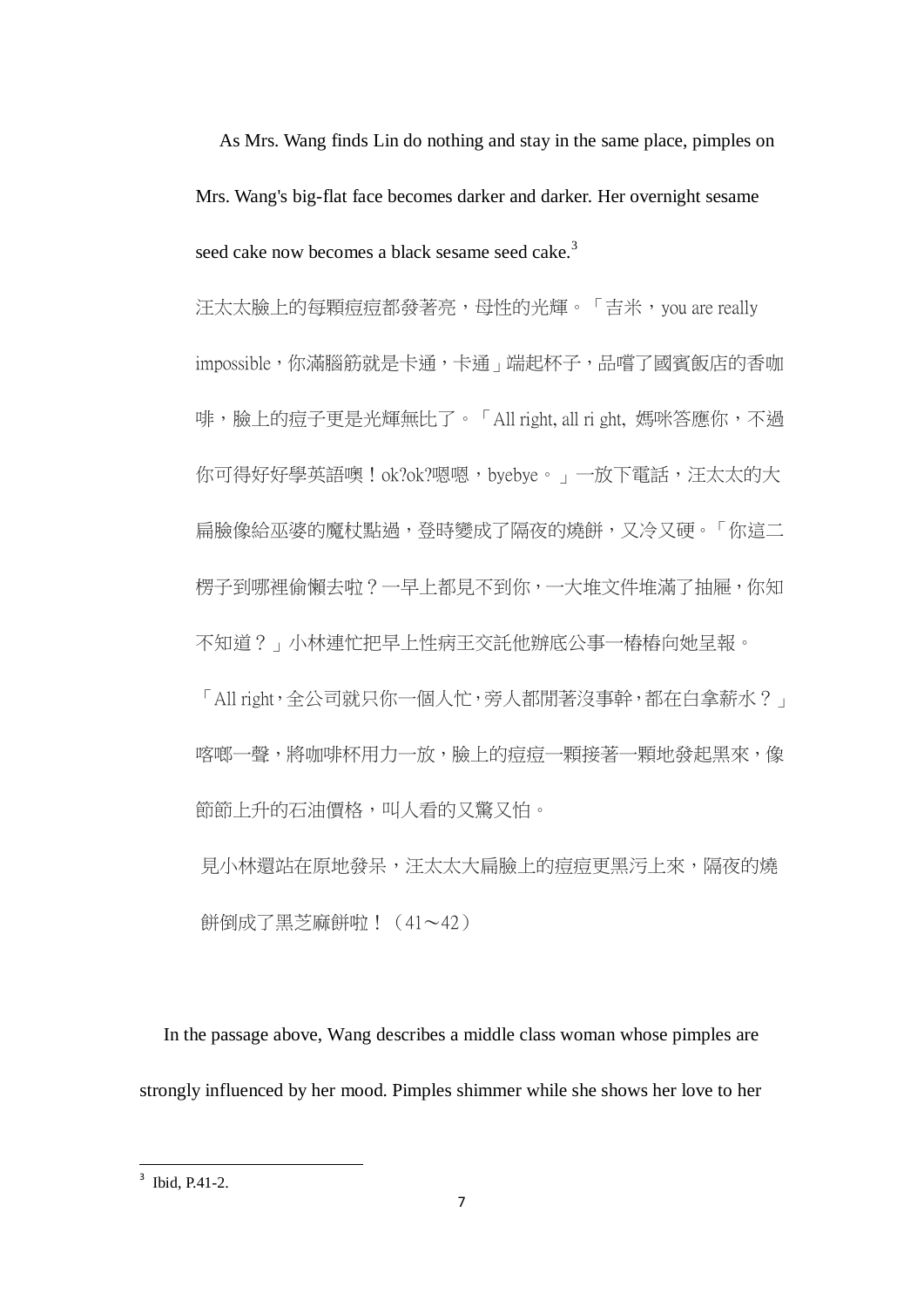son, and pimples darken when Mrs. Wang interacts with her subordinate Lin. The narrator of the novel indicates the emergence of ugliness by focusing on this woman's pimples.

The narrator makes pimples as an 'overnight sesame seed cake' and a 'black sesame seed cake', their appearance symbolize an obnoxious mood. It's the simile and also the comparison. Even though the atmosphere isn't harmonious, the association with pimples in thinking is amusing.

As a member of the "beautiful people," Mrs. Wang is ugly. To most of readers, pimple is rejected, but to the narrator and Mrs.Wang, pimple is the requirement, and when the difference is produced, there are laughs occurred.

The depictions of the sexual and the ugly are also abundant in *Rose, Rose, I Love You*. *Rose, Rose, I Love You* takes place in Hualien, a coastal city by the Pacific Ocean. Far from major cities in Taiwan, Hualien has been economically dependent on tourism.

In *Rose, Rose, I Love You*, the sexualized persons representatives are those bar girls to be. The bar girls embody the sexual in the novel. The narrator in the novel is similar to the narrator in *Portraits of Beautiful People*, for he is also attentive to sexualized details of the body. He is obviously attracted to the bar girls' breasts and depicts them in various forms. There's the breast which has done an implant surgery: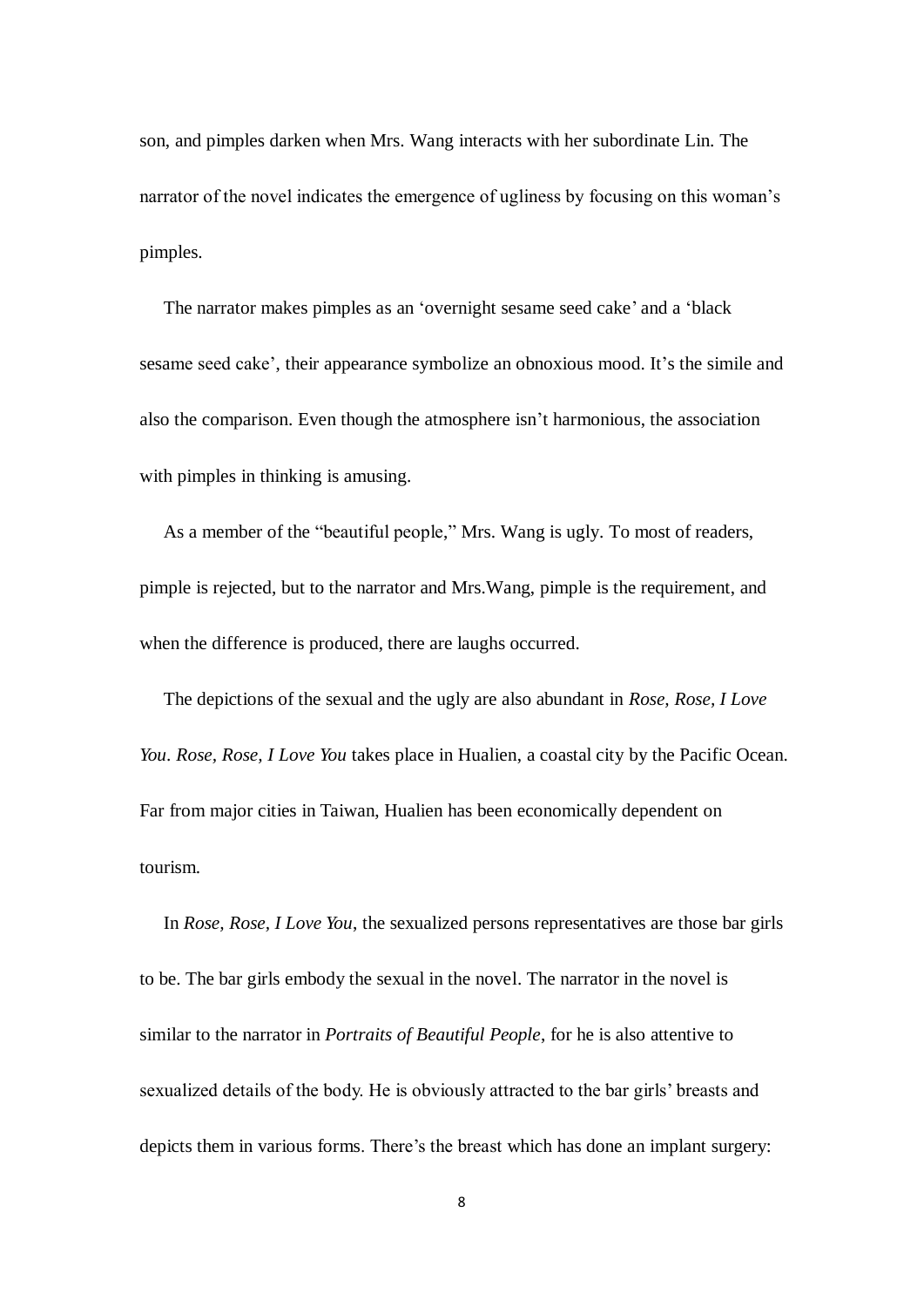Stumpy Courtesan, already forty-four years old, possessed an alarmingly oversized breast (I'll let you in on a secret: she'd had implant surgery in Taipei, but three years and eight months later her Marilyn-Monroe tits suddenly started migrating. Even after a prolonged hospitalization, they stubbornly refused repatriation).<sup>4</sup> (Translator: Howard Goldblatt)

The phrase "Marilyn-Monroe tits" indicates a standard of beauty during the time of the narrative, which is situates during the Vietnam War. Because of the Vietnam War, the presence of American soldiers looms large in Taiwan, which is more thoroughly permeated by various aspects of American hegemony, including American popular culture.

Marilyn Monroe's body is the ideal body, and it drives people to make a sexual fantasy, to mimic the shape, to own the figure. Stumpy Courtesan makes the Marilyn Monroe tits on her body through an implant surgery, and the surgery isn't successful enough because they migratinged.

One of the best-known ugly characters in Wang's fictions is a teacher of English, Dong Siwen, whose name literally means "one who understand refinement." Yet his

-

<sup>4</sup> *Rose, Rose, I Love You*, New York : Columbia University Press, c1998. P.8.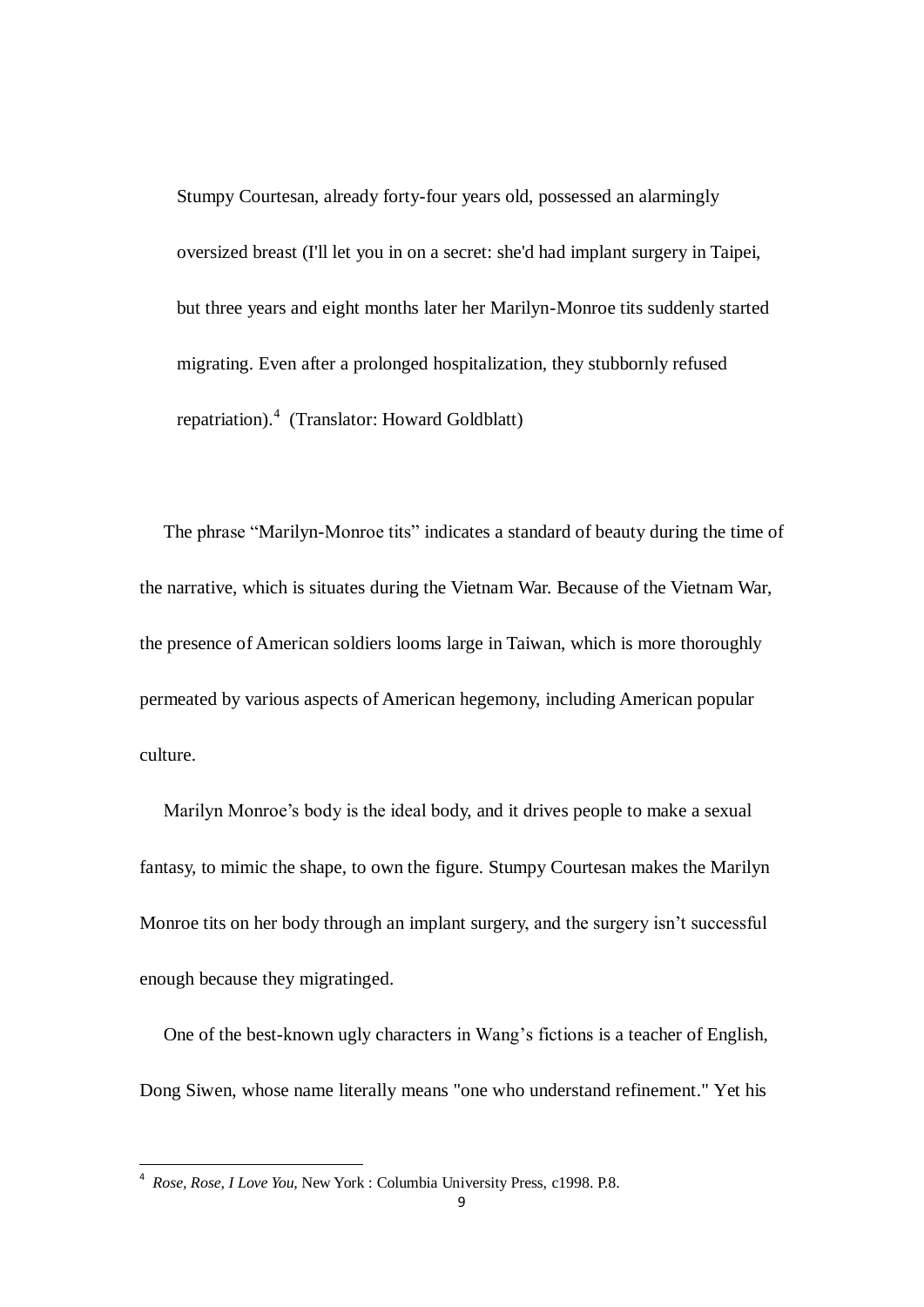name serious contradicts his appearance. He's an intellectual with an obese size, ample hindquarters, and an enormous belly. He looks like anything other than a teacher of English, in fact were better suited to a general administration head who was on the take. Rather, he is more similar to a vulgar businessman. Teacher Dong is virtually a mirror image of Shi Song.



Shi Song is a popular clown figure on TV in Taiwan.

Furthermore, Teacher Dong is also famous for a scatological characteristic: He farts loudly whenever he feels excited or nervous. During a sex-education lecture ironically arranged in a church, Teacher Dong is so inspired by the speaker, the hemophilic Doctor Yun Songzhu that he intervenes in the lecture by farting: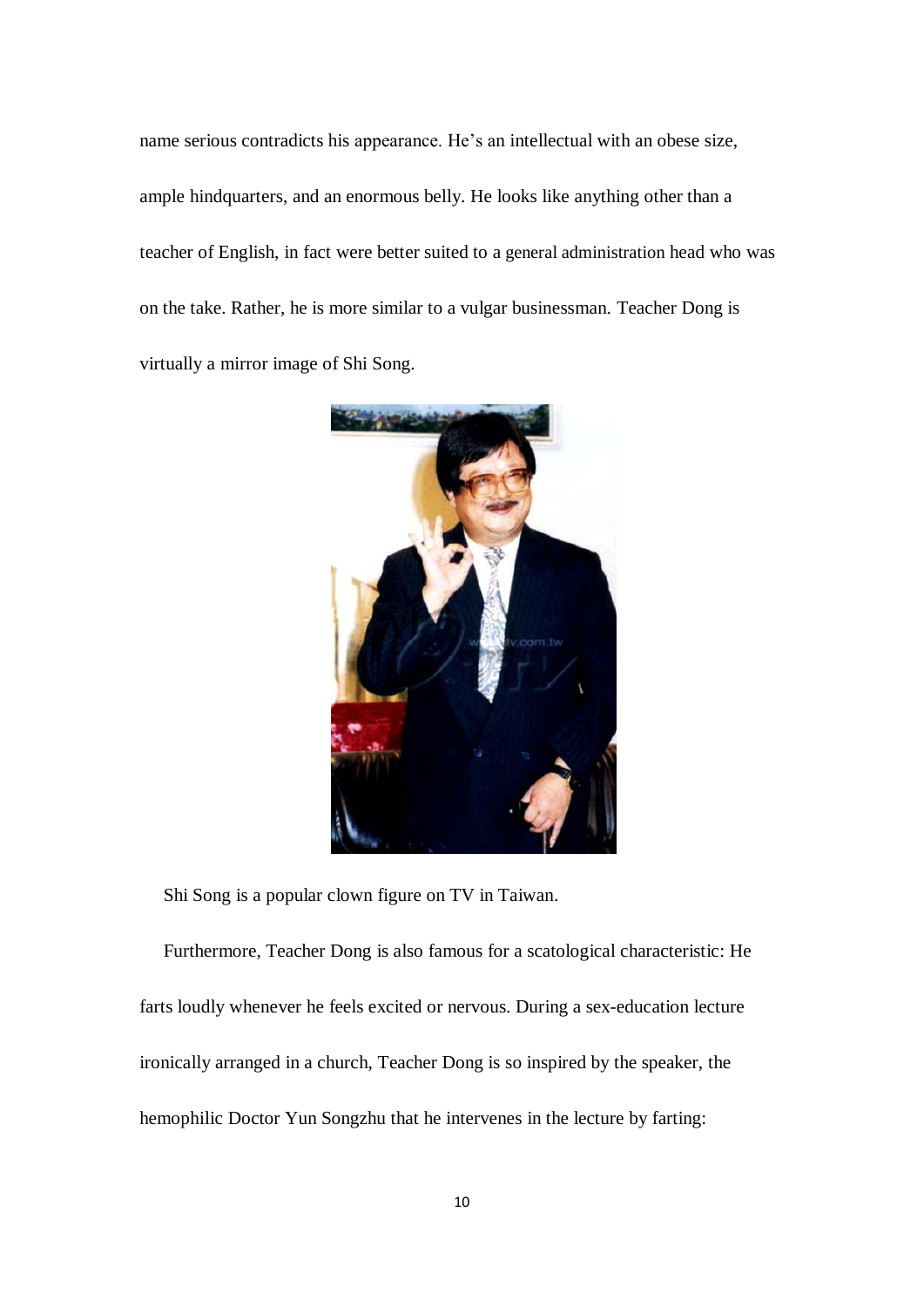It wasn't until seven or eight minutes later that the congregation had another chance to hear Siwen's celebratory wind-breaking. No one was disappointed, for it was even more sonorous than its predecessor; an apt comparison would be to the first explosions of New Year's firecrackers. Just imagine: even Yun Songzhu stopped in midsentence and couldn't continue his sex-education lecture for several seconds, even then the tremor in his voice made it was clear that he was badly shaken. It was a repeat performance- the same excitement and joy combined to drive the wind loudly out of Siwen's backside. An indication of mood, perhaps?<sup>5</sup> (Translator: Howard Goldblatt)

The wind-breaking is an effective explosion in this seemingly serious occasion (but this occasion, to teach local bar girls English in order to cater to American GIs, is never a seriously serious). This anti-aesthetic faux-pas, the farting, contracts the church as a solemn space. Farting in the public is usual, but farting loudly in the public will be a surprise, and that's the punch line for laughing.

In the discussion of comedy, ugliness is seen an affection of negation.<sup>6</sup> The experiences of ugliness is not beautiful, and it is ripping the worthlessness for

<sup>&</sup>lt;sup>5</sup> Ibid, P.171.

<sup>6</sup> Rong-ben Nai, *Laugh and the Aesthetics of Comedy*, Beijing: China Drama Co., 1988. P.193.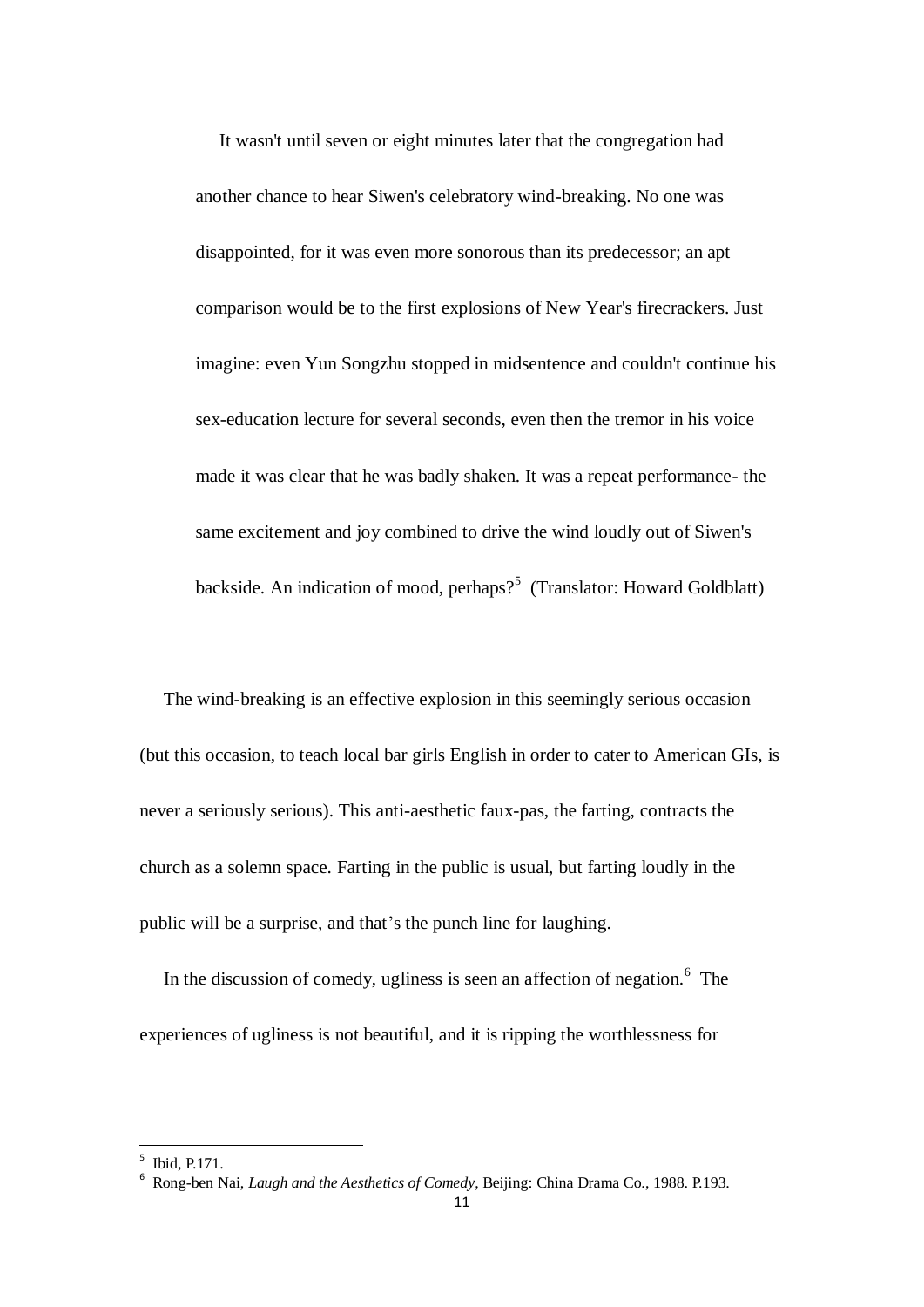showing. As Nikolai Chernyshevsky discussed in 'Comical'<sup>7</sup>, negation is necessary in a comedy because getting through negation, human being could feel free . However, beauty is thought of simple and unitary, and ugliness is a variation. Beauty has a definite opinion, whereas ugliness is a kind of innovation. Wang creates a new sense of beauty, and produces more changeable meanings by comical bodies.

The last example of the body I'd like to discuss is in Yi-yun Lin's fiction. Many critics discuss Yi-yun Lin along with Chen-ho Wang, partly because they are from the same town of Hualian, and partly because they are famous for their comical style in fiction.

In his novel *Everybody Loves Reading Comedy*, he describes the carnivalesque bodies that are chaotic, [tumultuous](http://tw.rd.yahoo.com/_ylt=A3eg.8xQ7cZRulIAM3bhbB4J/SIG=12clnp6tp/EXP=1372020176/**http%3a/tw.dictionary.yahoo.com/dictionary%3fp=tumultuous) and ebullient. The story takes place in the H city, where a dance group "Lily" is lead by Mr. Chuang. The female members of Lily appeal audiences by blowing kisses on the street and emphasize how feminine their bodies look. In a curtain call of the show is a scene of revelry scene.

After A-shue sang, she took a bow and saying: "Finally, all of us come on the stage for thanking you again." The stage shines, and Mr.Chuang turn on the speaker at the backstage. The magnificent and mighty Plum Blossom March

-

<sup>7</sup> *Nikolai Chernyshevsky Discusses Literature,* Shanghai: Shanghai Translation Publishing House,1979.P.95.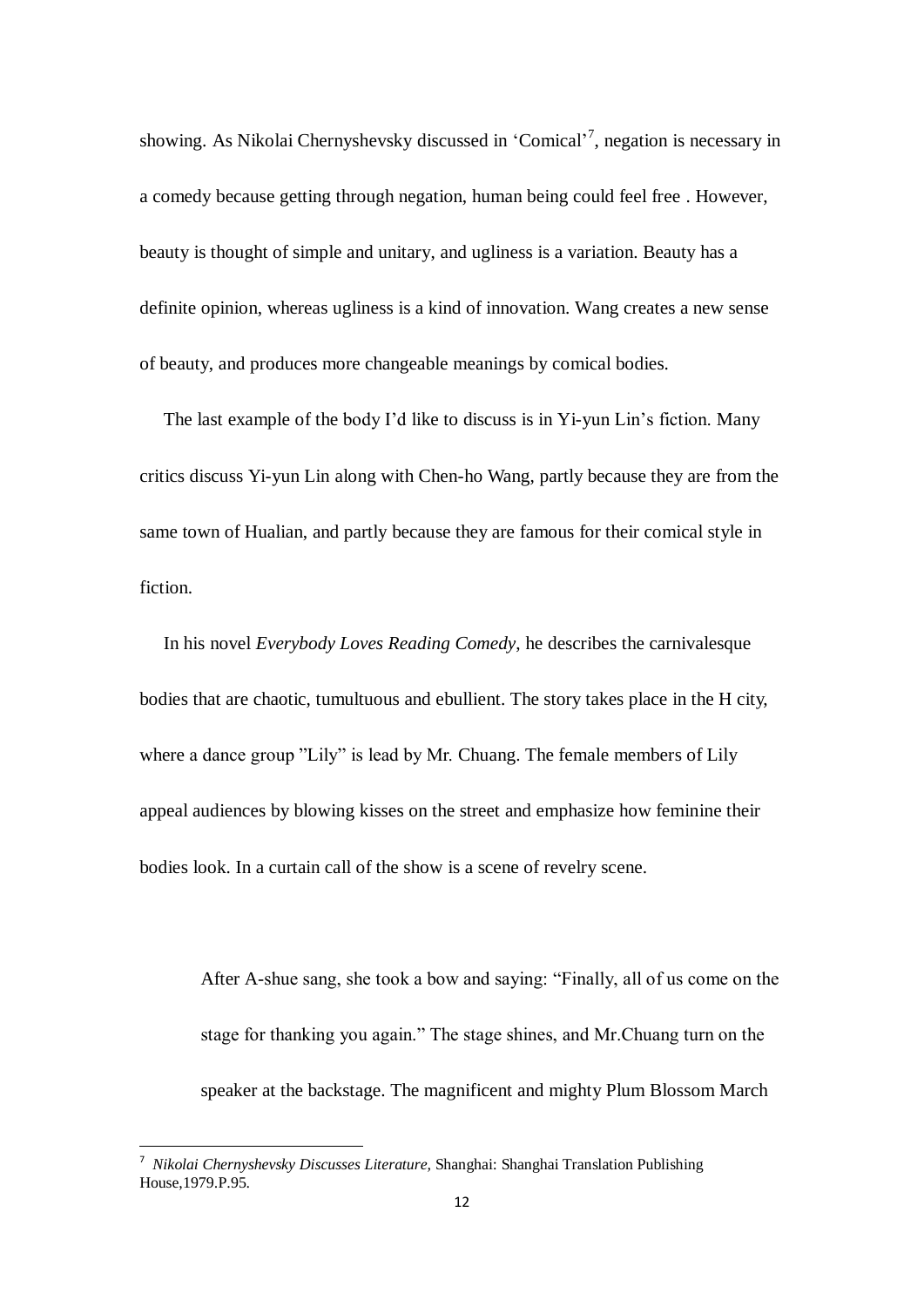plays with a loud crash, and then, the female members of Lily all come on the stage naked. They march on the spot high-spiritedly as if they were Trojan warriors who fought energetically. Everybody in the audience gets shocked with his mouth opened, and fallsi into the mixture of amazing music and shaking torsos. .Young men at the corner sing together presently, whereas A-shue is so excited that she asks everyone to sing together. The crowd seems to be hypnotized and follows the music. The voice becomes stronger; the plum blossom overspreads everywhere. Little by little, there assembles a mighty current. In a boring, silent summer night, the show seems to break through the old roof of the theatre, and to liberate the place<sup>8</sup>

In the passage quoted above, the naked women are dancing the can-can dance, and singing a patriotic song on stage. Lin portrays a scene where noises and splendid bodies intertwine to a grotesque degree. I find it relevant to recall M. M. Bakhtin, according to whom the revelry is the voice of anti-culture and the popular culture for celebrating the desire of sensory organs. This revelry is against the official culture, or the authoritative culture. It's a grand banquet that people can join, and everyone could be the director, audience, or the performer alternatively and freely.<sup>9</sup> In Lin's work, I

 8 *Everybody Loves Reading Comedy,* Taipei: Yuan-Liou Publishing Co. P.47-8.

<sup>9</sup> Kang Liu, *Bakhtin's Dialogism and Cultural Theory*, Taipei: Ryefield, 2005. P.262.